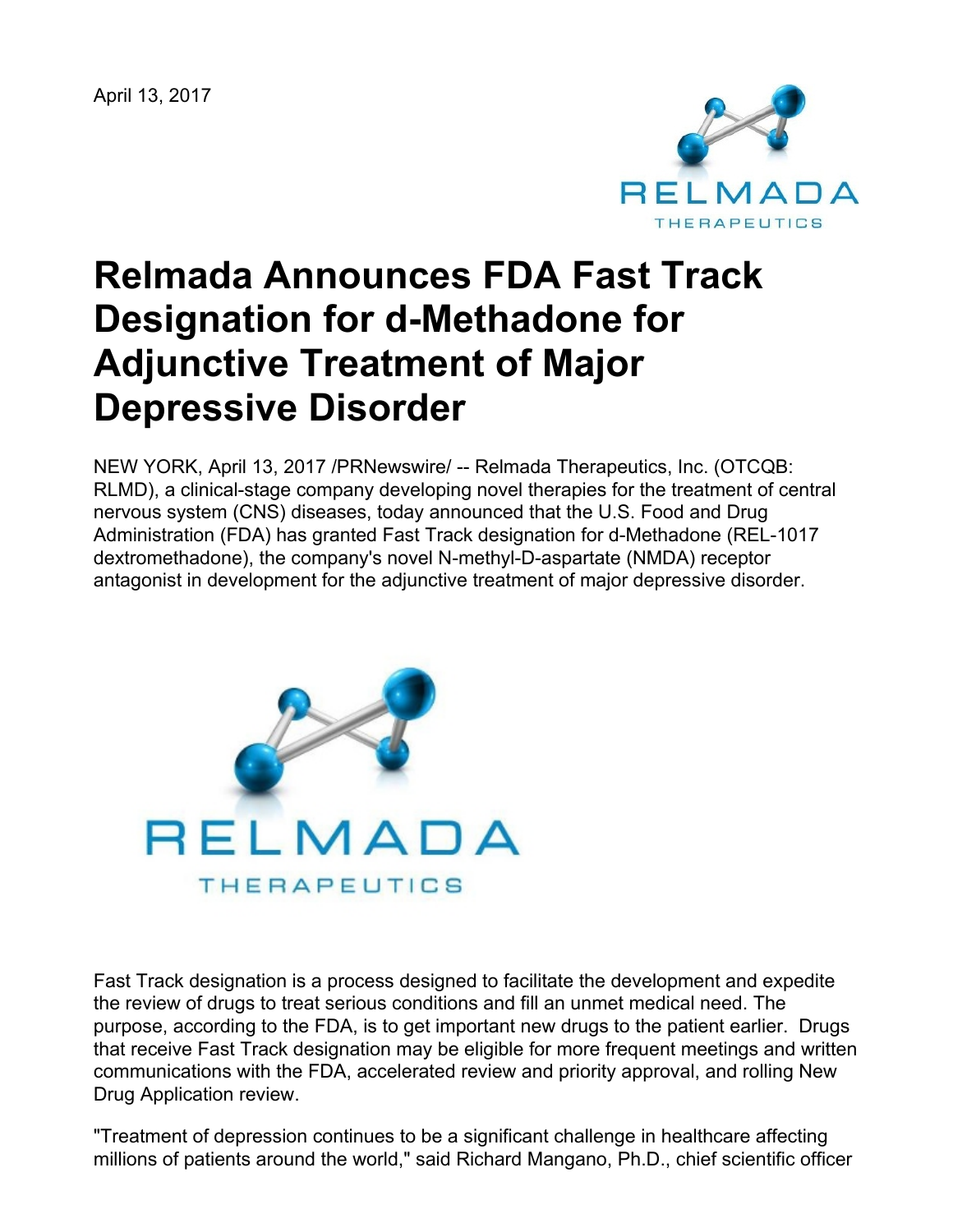of Relmada. "The designation of Fast Track status by the FDA is further validation of the potential for d-Methadone to represent a major advance in treatment that can help patients with inadequate response to the current standard of care. We look forward to working with the FDA to advance the development program for d-Methadone and an expedited regulatory process."

Relmada is planning to advance the development program for REL-1017 to a phase 2a randomized, double-blind, placebo-controlled study in patients with major depressive disorder. The study will assess changes in depressive symptoms as well as the safety, tolerability and pharmacokinetics of two dose levels of REL-1017 as rapid acting adjunctive treatment in patients during a seven-day dosing period and 14-day observation period.

# **About d-Methadone (dextromethadone, REL-1017)**

Relmada's lead product candidate, REL-1017, is a new chemical entity (NCE) being developed as a rapid acting, oral agent for the treatment of depression, neuropathic pain, and other potential CNS pathological conditions. The Company has completed Phase I single and multiple ascending dose studies and has confirmed safety, tolerability and dose range for planned Phase II studies in treatment-resistant depression (TRD).

As an enantiomer of racemic methadone, REL-1017 has been shown to possess NMDA antagonist properties with virtually no opioid activity at the expected therapeutic doses. The activation of NMDA receptors has been associated with both depression and neuropathic pain and it is expected that REL-1017 will have a role in depression and pain management by blocking this activity.

REL-1017's mechanism of action, as a non-competitive NMDA channel blocker or antagonist, is fundamentally differentiated from all commercially available antidepressants as well as from all atypical antipsychotics used adjunctively with standard FDA-approved antidepressants.

# **About Relmada Therapeutics, Inc.**

Relmada Therapeutics is a clinical-stage, publicly traded biotechnology company developing novel versions of proven drug products together with new chemical entities that potentially address areas of high unmet medical need in the treatment of central nervous system (CNS) diseases. The Company has a diversified portfolio of four products at various stages of development, including d-Methadone (dextromethadone, REL-1017), an N-methyl-D-aspartate (NMDA) receptor antagonist for depression and neuropathic pain; LevoCap ER (REL-1015), an abuse resistant, sustained release dosage form of the opioid analgesic levorphanol; oral buprenorphine (BuTab, REL-1028), an oral dosage form of the opioid analgesic buprenorphine; and topical mepivacaine (MepiGel, REL-1021), an orphan drug designated topical formulation of the local anesthetic mepivacaine. The Company's product development efforts are guided by the internationally recognized scientific expertise of its research team. The Company's approach is expected to reduce clinical development risks and costs while potentially delivering valuable products to address areas of high unmet medical needs. For more information, please visit Relmada's website at: [www.relmada.com](http://www.relmada.com/).